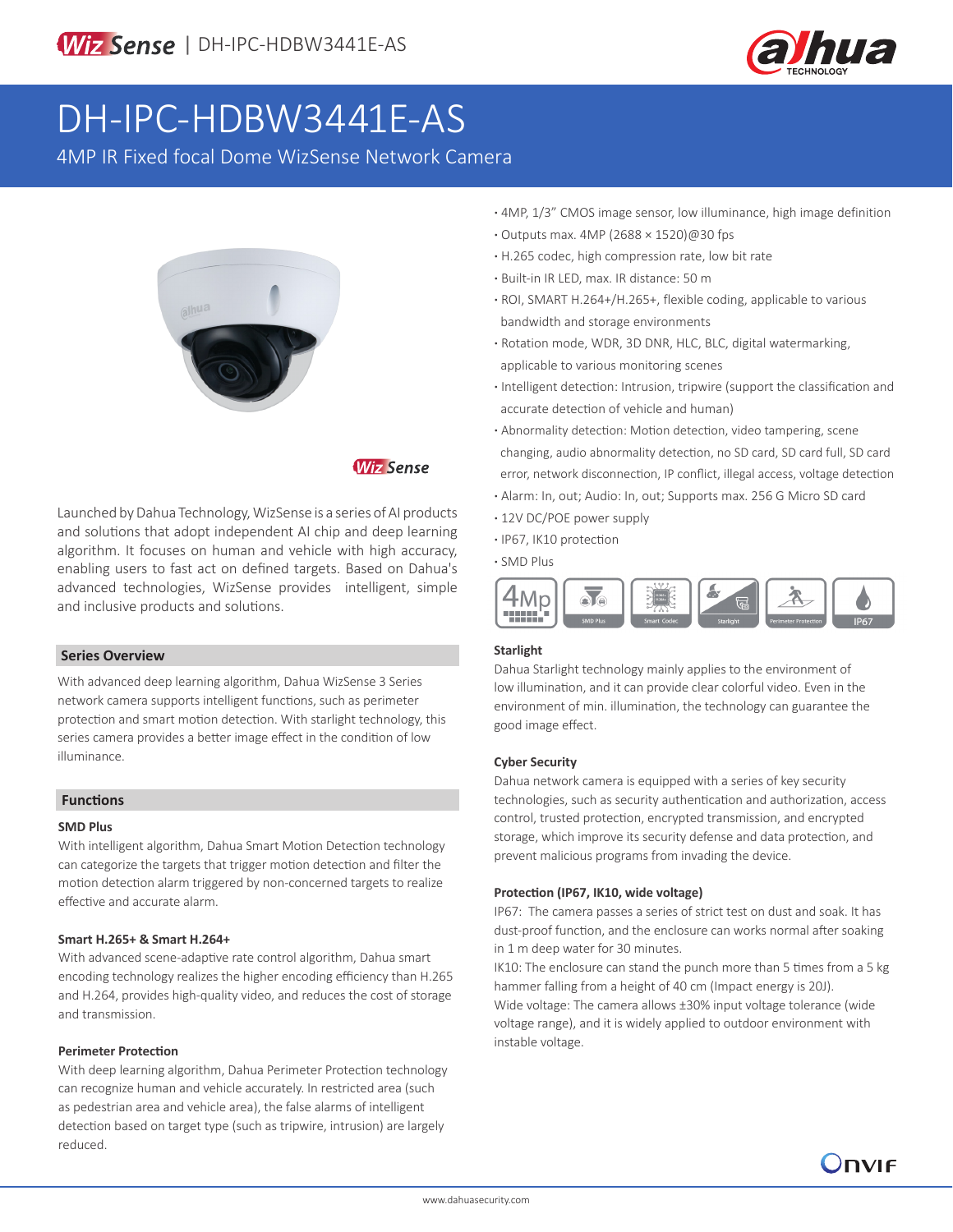# Wiz Sense | DH-IPC-HDBW3441E-AS

### **Technical Specification**

| Camera                          |                   |                                                                                                                                                                       |                      |                                |                              |
|---------------------------------|-------------------|-----------------------------------------------------------------------------------------------------------------------------------------------------------------------|----------------------|--------------------------------|------------------------------|
| Image Sensor                    |                   | 1/3" 4Megapixel progressive CMOS                                                                                                                                      |                      |                                |                              |
| Max. Resolution                 |                   | 2688 (H) ×1520 (V)                                                                                                                                                    |                      |                                |                              |
| <b>ROM</b>                      |                   | 128 MB                                                                                                                                                                |                      |                                |                              |
| <b>RAM</b>                      |                   | 512 MB                                                                                                                                                                |                      |                                |                              |
| <b>Scanning System</b>          |                   | Progressive                                                                                                                                                           |                      |                                |                              |
| <b>Electronic Shutter Speed</b> |                   | Auto/Manual 1/3 s-1/100000 s                                                                                                                                          |                      |                                |                              |
| Min. Illumination               |                   | 0.005 Lux@F1.6 (Color, 30IRE)<br>0.0005 Lux@F1.6 (B/W, 30IRE)<br>0 Lux (Illuminator on)                                                                               |                      |                                |                              |
| S/N Ratio                       |                   | > 56 dB                                                                                                                                                               |                      |                                |                              |
| <b>Illumination Distance</b>    |                   | 50 m (164.0 ft)                                                                                                                                                       |                      |                                |                              |
| Illuminator On/Off Control      |                   | Auto/Manual                                                                                                                                                           |                      |                                |                              |
| <b>Illuminator Number</b>       |                   | 3 (IR LED)                                                                                                                                                            |                      |                                |                              |
| Pan/Tilt/Rotation Range         |                   | Pan: 0°-355°; Tilt: 0°-65°; Rotation: 0°-355°                                                                                                                         |                      |                                |                              |
| l ens                           |                   |                                                                                                                                                                       |                      |                                |                              |
| Lens Type                       |                   | Fixed-focal                                                                                                                                                           |                      |                                |                              |
| Mount Type                      |                   | M12                                                                                                                                                                   |                      |                                |                              |
| Focal Length                    |                   | 2.8 mm; 3.6 mm; 6 mm                                                                                                                                                  |                      |                                |                              |
| Max. Aperture                   |                   | F1.6                                                                                                                                                                  |                      |                                |                              |
| Field of View                   |                   | 2.8 mm: Horizontal:103°; vertical: 55°; diagonal: 122°<br>3.6 mm: Horizontal:84°; vertical: 45°; diagonal: 100°<br>6 mm: Horizontal:52°; vertical: 28°; diagonal: 61° |                      |                                |                              |
| Iris Type                       |                   | Fixed                                                                                                                                                                 |                      |                                |                              |
| Close Focus Distance            |                   | 2.8 mm: 0.9 m (3.0 ft)<br>3.6 mm: 1.6 m (5.3 ft)<br>6 mm: 3.2 m (10.5 ft)                                                                                             |                      |                                |                              |
|                                 | Lens              | Detect                                                                                                                                                                | Observe              | Recognize                      | Identify                     |
| <b>DORI Distance</b>            | 2.8 <sub>mm</sub> | 56.0 m<br>(183.7 ft)                                                                                                                                                  | 22.4 m<br>(73.5 ft)  | 11.2 <sub>m</sub><br>(36.8 ft) | 5.6 m<br>$(18.4 \text{ ft})$ |
|                                 | 3.6 <sub>mm</sub> | 80.0 m<br>(262.5 ft)                                                                                                                                                  | 32.0 m<br>(105.0 ft) | 16.0 m<br>(52.5 ft)            | 8.0 m<br>(26.3 ft)           |
|                                 | 6mm               | 120.0 m<br>(393.7 ft)                                                                                                                                                 | 48.0 m<br>(157.5 ft) | 24.0 m<br>(78.7 ft)            | 12.0 m<br>(39.4 ft)          |
| Professional, Intelligent       |                   |                                                                                                                                                                       |                      |                                |                              |
| <b>Perimeter Protection</b>     |                   | Tripwire; intrusion (Recognition of human and vehicle)                                                                                                                |                      |                                |                              |

| Intelligent Search       | Work together with Smart NVR to perform refine<br>intelligent search, event extraction and merging to event<br>videos                |  |
|--------------------------|--------------------------------------------------------------------------------------------------------------------------------------|--|
| Video                    |                                                                                                                                      |  |
| Video Compression        | H.265; H.264; H.264H; H.264B; MJPEG(only supported<br>by sub stream)                                                                 |  |
| <b>Smart Codec</b>       | Smart H.265+/ Smart H.264+                                                                                                           |  |
| Video Frame Rate         | Main stream (2688 × 1520@1-25/30 fps)<br>sub stream (704 × 576@1-25 fps/704 × 480@1-30 fps)<br>third stream (1280 × 720@1-25/30 fps) |  |
| <b>Stream Capability</b> | 3 streams                                                                                                                            |  |

| Resolution                     | 4M (2688 × 1520); 3M (2304 × 1296); 1080p (1920 ×<br>1080); 1.3M (1280 × 960); 720p (1280 × 720); D1 (704<br>× 576/704 × 480); VGA (640 × 480); CIF (352 × 288/352<br>$\times$ 240)                                                                                                                                  |  |
|--------------------------------|----------------------------------------------------------------------------------------------------------------------------------------------------------------------------------------------------------------------------------------------------------------------------------------------------------------------|--|
| <b>Bit Rate Control</b>        | CBR/VBR                                                                                                                                                                                                                                                                                                              |  |
| Video Bit Rate                 | H.264: 3 Kbps-8192 Kbps<br>H.265: 3 Kbps-8192 Kbps                                                                                                                                                                                                                                                                   |  |
| Day/Night                      | Auto(ICR)/Color/B/W                                                                                                                                                                                                                                                                                                  |  |
| BLC                            | Yes                                                                                                                                                                                                                                                                                                                  |  |
| HLC                            | Yes                                                                                                                                                                                                                                                                                                                  |  |
| WDR                            | 120 dB                                                                                                                                                                                                                                                                                                               |  |
| <b>White Balance</b>           | Auto/natural/street lamp/outdoor/manual/regional<br>custom                                                                                                                                                                                                                                                           |  |
| Gain Control                   | Auto/Manual                                                                                                                                                                                                                                                                                                          |  |
| <b>Noise Reduction</b>         | 3D DNR                                                                                                                                                                                                                                                                                                               |  |
| <b>Motion Detection</b>        | OFF/ON (4 areas, rectangular)                                                                                                                                                                                                                                                                                        |  |
| Region of Interest(RoI)        | Yes (4 areas)                                                                                                                                                                                                                                                                                                        |  |
| <b>Smart Illumination</b>      | Yes                                                                                                                                                                                                                                                                                                                  |  |
| <b>Image Rotation</b>          | 0°/90°/180°/270° (Support 90°/270° with 1920 × 1080<br>resolution and lower.)                                                                                                                                                                                                                                        |  |
| Mirror                         | Yes                                                                                                                                                                                                                                                                                                                  |  |
| Privacy Masking                | 4 areas                                                                                                                                                                                                                                                                                                              |  |
| Audio                          |                                                                                                                                                                                                                                                                                                                      |  |
| Audio Compression              | G.711a; G.711Mu; G726                                                                                                                                                                                                                                                                                                |  |
| Alarm                          |                                                                                                                                                                                                                                                                                                                      |  |
| Alarm Event                    | No SD card; SD card full; SD card error; less service time<br>of SD card (smart card supports); network disconnection;<br>IP conflict; illegal access; voltage detection; security<br>exception; motion detection; video tampering; scene<br>changing; input abnormal; intensity change; tripwire;<br>intrusion; SMD |  |
| Network                        |                                                                                                                                                                                                                                                                                                                      |  |
| Network                        | RJ-45 (10/100 Base-T)                                                                                                                                                                                                                                                                                                |  |
| SDK and API                    | Yes                                                                                                                                                                                                                                                                                                                  |  |
| Protocol                       | IPv4; IPv6; HTTP; TCP; UDP; ARP; RTP; RTSP; RTCP; RTMP;<br>SMTP; FTP; SFTP; DHCP; DNS; DDNS; QoS; UPnP; NTP;<br>Multicast; ICMP; IGMP; NFS; PPPoE; SNMP                                                                                                                                                              |  |
| <b>Cyber Security</b>          | Video encryption; firmware encryption; configuration<br>encryption; Digest; WSSE; account lockout; security logs;<br>IP/MAC filtering; generation and importing of X.509<br>certification; syslog; HTTPS; 802.1x; trusted boot; trusted<br>execution; trusted upgrade                                                |  |
| Interoperability               | ONVIF(Profile S/Profile G/Profile T);CGI;P2P;Milestone;<br>Genetec                                                                                                                                                                                                                                                   |  |
| Scene Self-adaptation<br>(SSA) | Yes                                                                                                                                                                                                                                                                                                                  |  |
| User/Host                      | 20 (Total bandwidth: 64 M)                                                                                                                                                                                                                                                                                           |  |
| Storage                        | FTP; SFTP; Micro SD Card (support max. 256 G); NAS                                                                                                                                                                                                                                                                   |  |
| Browser                        | IE: IE8, IE9, IE11<br>Chrome<br>Firefox                                                                                                                                                                                                                                                                              |  |
| Management Software            | Smart PSS, DSS, DMSS                                                                                                                                                                                                                                                                                                 |  |